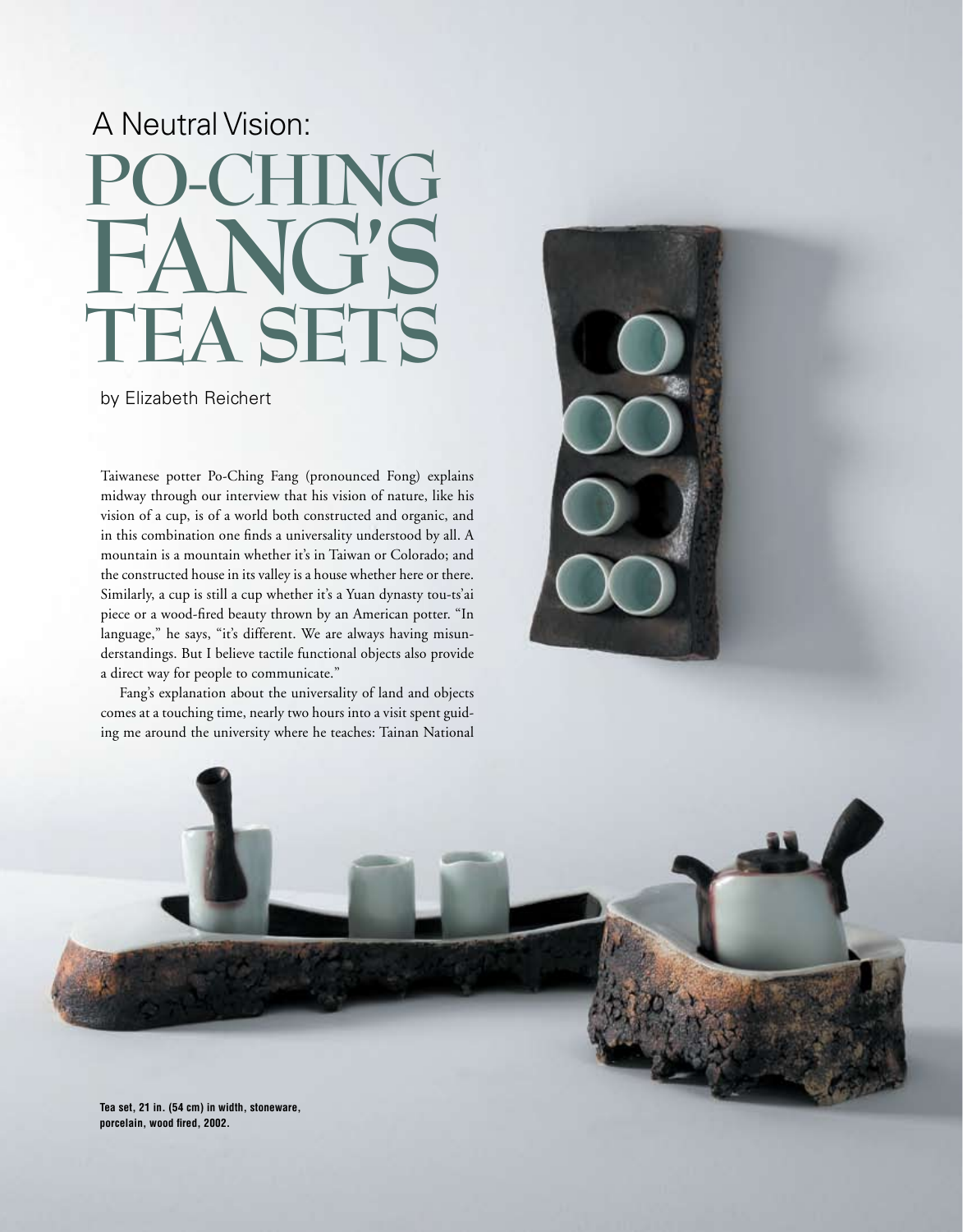University of the Arts, the youngest of Taiwan's three art institutes and home to a ceramics department that has been growing in reputation over its thirteen-year run. He has shown me the library and a plaza where students celebrate a festival; he has told me about a wood-fire symposium in which artists came from the United States, Korea, and Japan; and he has lead me through a hangar of student and professor studios, and into the kiln room, where, as he joked, there might be a wealth of kilns—the large ones from Chinese factories—to outnumber their students. (Twelve to fifteen students are admitted into the program every year.) We have been speaking in English, though Fang would likely be more comfortable talking in his native Chinese or Taiwanese. And by the time we've reached his home—a faculty flat in a row of triplexes nestled along a man-made river, that river made especially picaresque with saggy willows and water lilies—we've moved onto tougher questions: "What do you mean by 'landscape perspective?'" It's fitting that, in this moment, he suggests that his work is imbued with a communicative aura I might understand despite my differing tongue. "My work," he says, "represents the environment."

Fang is generously distant and thoughtfully measured with his words. And yet, in this mannered calm (just as in his work) there's also a touch of the hip and the casual about him: the youthful T-shirt he wears; the trimmed goatee. He takes out trays and cups, places his pieces onto a table while his wife Shin-Yu Wang, also a ceramicist, makes tea that her father has grown. The tray before us is rough and unhewn, its soil-like colors and heavy form not unlike a slab of land (a cross-section of that universally understood mountain Fang



**Above right:** *Tea Set for One***,13 in. (34 cm) in width, stoneware, porcelain, 2004. Below: Tea set, 14 in. (35 cm) in width, stoneware,** 

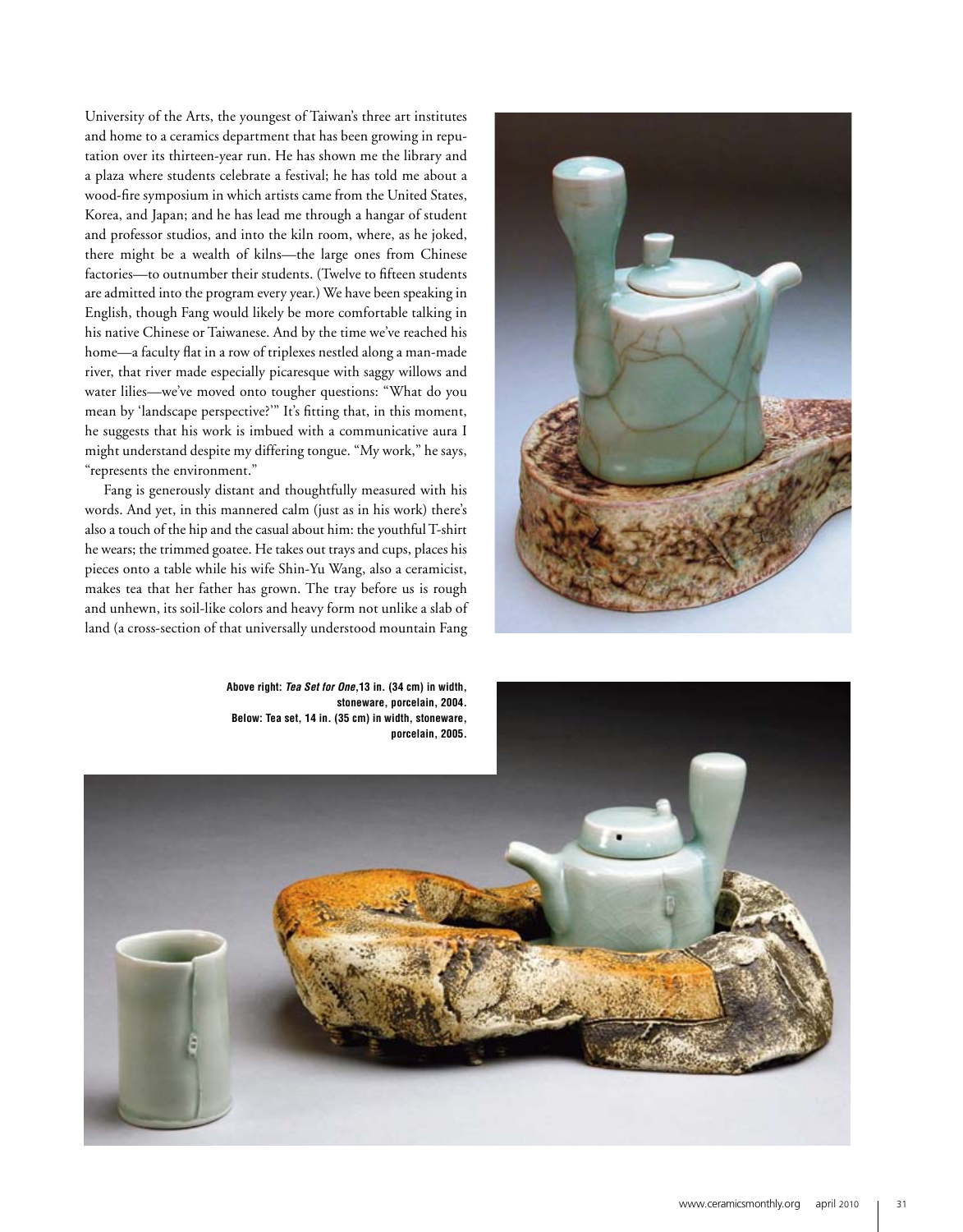**discussed) while the cup, celadon-glazed, is hewn, a soft glass-like structure, not unlike that house or man-made universal element in any human-inhabited environment. If Fang's trays are not of these earthy reds (a shino glaze later sand-blasted), they are of sooty creams and blacks, modern hues that evoke concrete- and metal-scapes. His teapots, small (the size of a cantaloupe or, at times, a grapefruit), also work via stark surface contradictions: the teapot body, usually in a light celadon, will be juxtaposed against its handle, the matt black color and thick form sticking up like a coal-coated chimney, urban and industrial. Taken as a whole (the trays with their cups and pots and, in some cases, a pitcher) Fang's work functions as both tea set and as a portrait of an environment, especially when the trays are hung as a "portrait" on a wall. "I make tea sets approached from a landscape perspective," he explains. "I'm not interested in environmental arguments, though, in controversy. I'm interested in representing what I see."** 

**Born to a teacher and an electrical engineer, Fang was raised in outlying urban areas in Taiwan's northern cities, Taichung and Taipei, where industry seeping into the countryside would have been a sight impressed upon him at an early age. Unlike in the US, where city is mostly city and the countryside country (with the middle made up of suburbia) in Taiwan, because of the rapid economic growth that spread after World War II, one confronts a closer commingling of the constructed and the unconstructed: rural villages criss-crossed with wires; high-rises jutting up from tropical hills. Even the man-made river at the university—once you step back for a wider view—is a gem of landscaped beauty constructed** 

**by an architect's hand, set against undeveloped dry mud and scrub brushes in the same way Fang's cups are set into earthy trays.** 

**Shaping these contradictory environmental sights was not always Fang's focus, though. He used to make functional ware that was wood fired, his interest in rich surface surprises. It wasn't until he began a PhD program in Melbourne, Australia (after completing his master's and bachelor's degrees in ceramics at Tainan National College of the Arts and the National Taiwan College of the Arts in Taipei respectively) that he quit wood firing his works, simply because he didn't have the right kiln. He developed an interest then in surface contradictions, and also in tea sets, and his landscape concepts followed.** 

**His wife jokes at this moment: "My father is a tea farmer. This is why he makes pots." Fang joins in on the joke, too, confessing that they do get free tea and that his father-in-law checks that all his utensils—the pot, the waste drains in the trays—work correctly, but he also says, more seriously, that teapots are a huge topic in ceramics. "Also, the reference is an American, a Japanese thing; ceramics in Taiwan is mostly industry based; any idea of studio pottery has been influenced from abroad."** 

**When I ask about tea farming, though, and tea drinking in Taiwan, and what in his references to such activities is particularly Taiwanese, Fang shakes his head and lets me know that if there's reference, it's to ceramics not to Taiwan: "For me, there is no such thing as the tea ceremony in Taiwan. Westerners speak of tea ceremonies, but they are talking about Japan. Making tea in Taiwan is a casual thing. The tea set theme is a hybrid. There is the tea**



**Cups on tray, 15 in. (38 cm) in width stoneware, porcelain, 2005.**